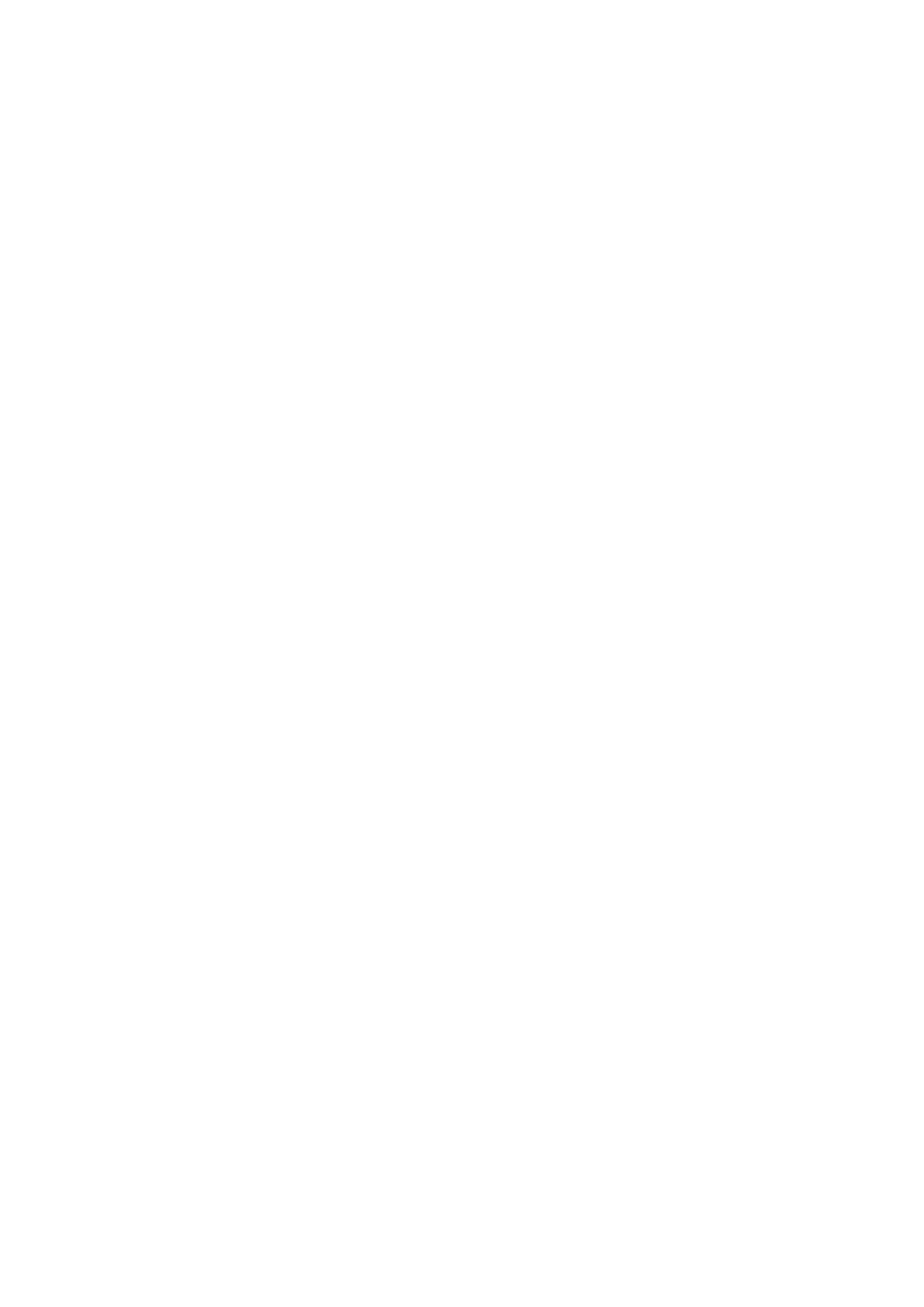### **Borough Council of** King's Lynn & **West Norfolk**



**King's Court, Chapel Street, King's Lynn, Norfolk, PE30 1EX Telephone: 01553 616200**

**SPECIAL CABINET AGENDA**

- **DATE: CABINET - FRIDAY, 6TH DECEMBER, 2019**
- **VENUE: COUNCIL CHAMBER - TOWN HALL, SATURDAY MARKET PLACE, KING'S LYNN PE30 5DQ**
- **TIME: 2.00 pm**

**As required by Regulations 5 (4) and (5) of The Local Authorities (Executive Arrangements) (Meetings and Access to Information) (England) Regulations 2012 - Items ( 9 & 10 ) below will be considered in private.**

**Should you wish to make any representations in relation to the meeting being held in private for the consideration of the above item, you should contact Democratic Services**

#### **1. APOLOGIES**

To receive apologies for absence.

#### **2. URGENT BUSINESS**

To consider any business, which by reason of special circumstances, the Chair proposes to accept, under Section 100(b)(4)(b) of the Local Government Act 1972.

#### **3. DECLARATIONS OF INTEREST**

Please indicate if there are any interests which should be declared. A declaration of an interest should indicate the nature of the interest (if not already declared on the Register of Interests) and the agenda item to which it relates. If a disclosable pecuniary interest is declared, the member should withdraw from the room whilst the matter is discussed.

These declarations apply to all Members present, whether the Member is part of the meeting, attending to speak as a local Member on an item or simply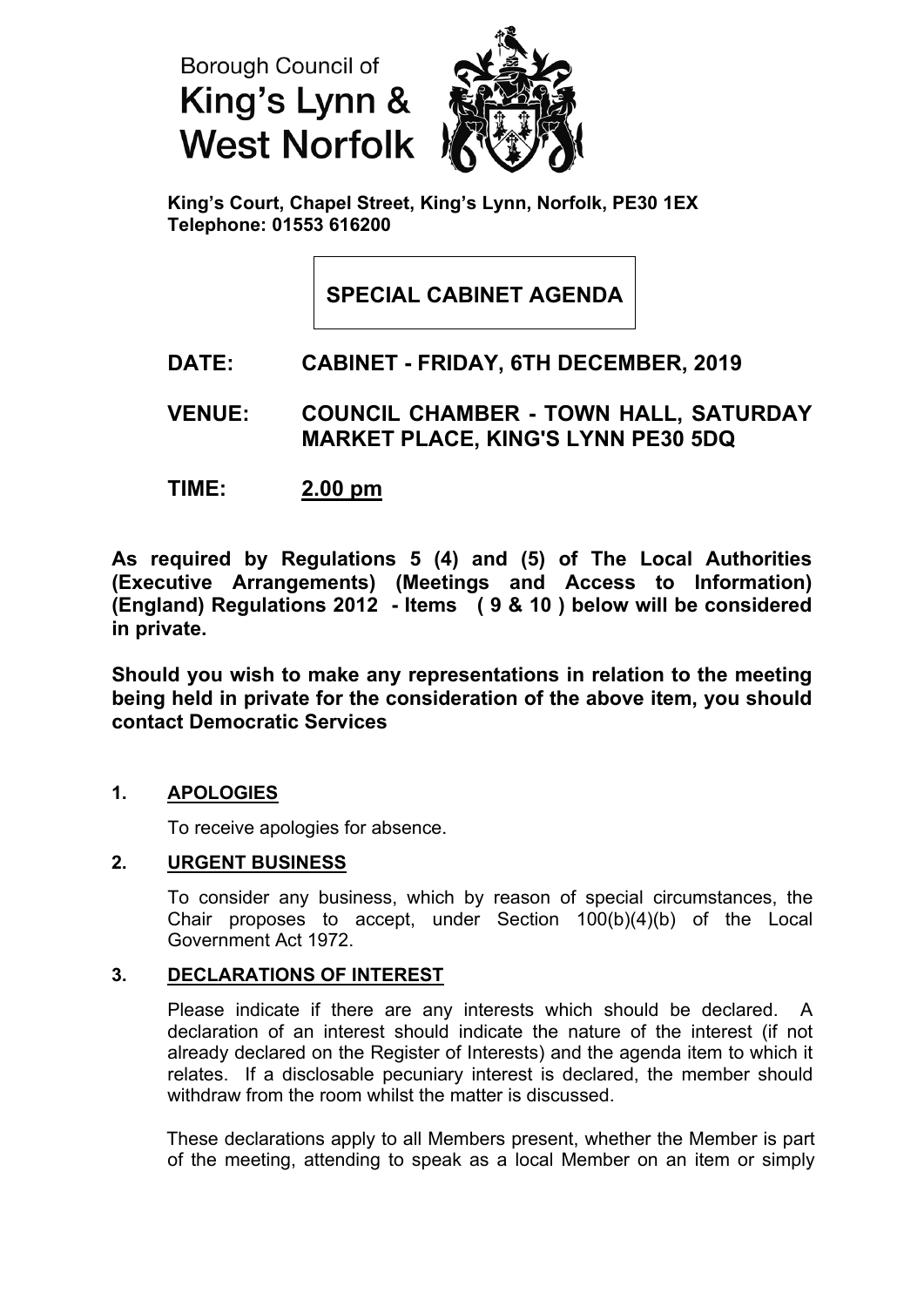observing the meeting from the public seating area.

#### **4. CHAIR'S CORRESPONDENCE**

To receive any Chair's correspondence.

#### **5. MEMBERS PRESENT UNDER STANDING ORDER 34**

To note the names of any Councillors who wish to address the meeting under Standing Order 34.

Members wishing to speak pursuant to Standing Order 34 should inform the Chair of their intention to do so and on what items they wish to be heard before a decision on that item is taken.

#### **6. MATTERS REFERRED TO CABINET FROM OTHER BODIES**

To receive any comments and recommendations from other Council bodies which meet after the dispatch of this agenda.

#### **7. REFUSE AND RECYCLING CONTRACT PROCUREMENT** (Pages 6 - 19)

#### **8. EXCLUSION OF THE PRESS AND PUBLIC**

The Cabinet is asked to consider excluding the public from the meeting under section 100A of the Local Government Act 1972 for consideration of the items below on the grounds that they involve the likely disclosure of exempt information as defined by paragraph 3 of Part 1 of Schedule 12A to the Act, and that the public interest in maintaining the exemption outweighs the public interest in disclosing the information.

#### **PRIVATE ITEM**

Details of any representations received about why the following reports should be considered in public will be reported at the meeting.

#### **9. REFUSE AND RECYCLING CONTRACT PROCUREMENT - EXEMPT APPENDICES - TO FOLLOW**

The appendices will follow as soon as they are available.

#### **10. REFUSE AND RECYCLING CONTRACT NOVATION** (Pages 20 - 25)

#### To: Members of the Cabinet

Councillors R Blunt, I Devereux, P Gidney, P Kunes, A Lawrence, B Long (Chair), G Middleton and E Nockolds

For Further information, please contact: